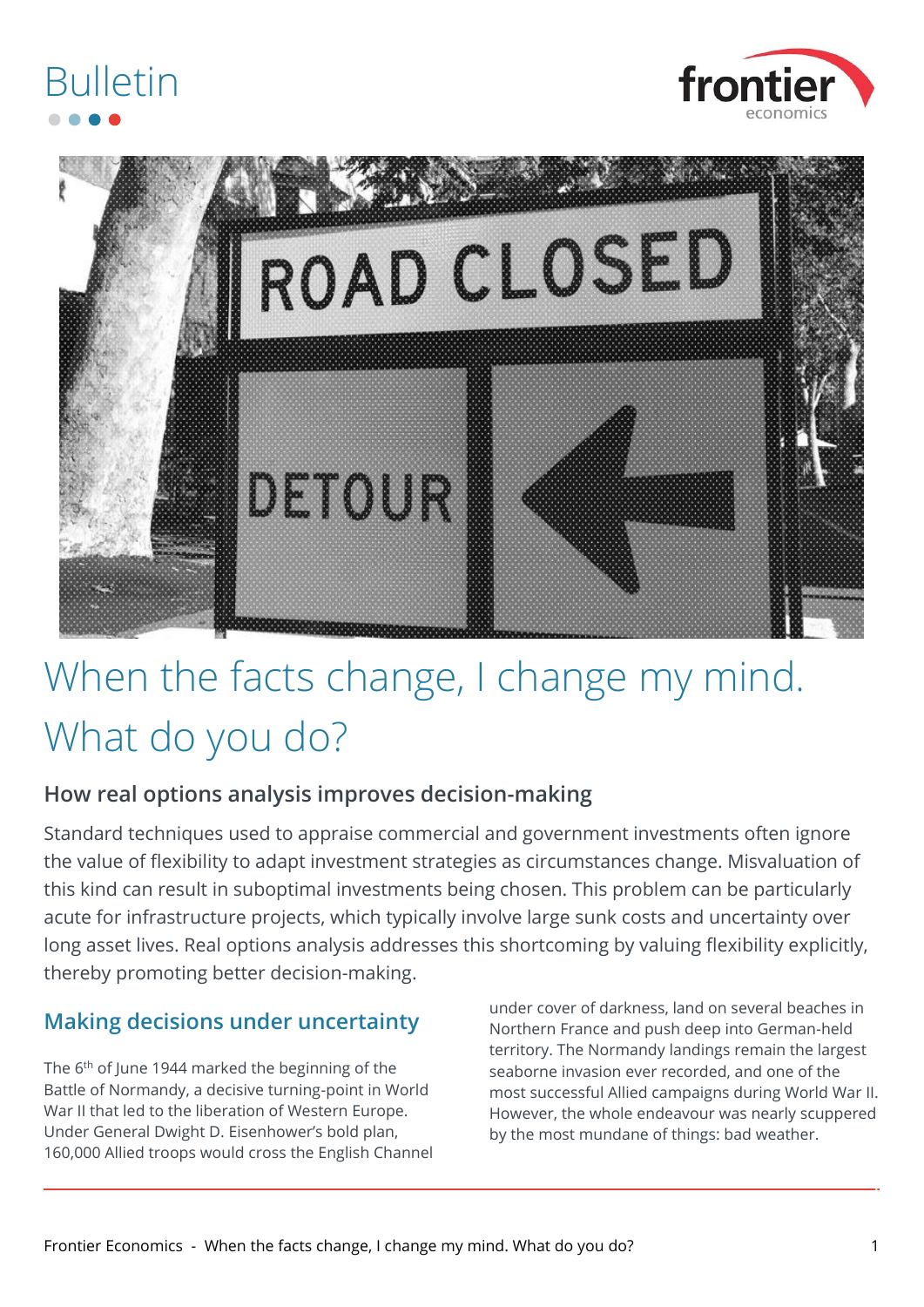

The landings were originally planned for the 5<sup>th</sup> of June. However, it became clear by the  $4<sup>th</sup>$  that heavy winds and rough seas would make the audacious landings impossible. Meteorologists advising Eisenhower forecast that conditions would improve sufficiently by the 6<sup>th</sup> for the invasion to proceed. The Allied Commander wisely heeded the advice to delay, changed plans that had taken months of meticulous preparation—and the rest, as they say, is history.

Flexibility when making decisions is valuable not just in military strategy. All of us adjust our plans in response to changing circumstances and new information—whether that entails taking a different route home from the usual one to avoid traffic, or more life-changing choices, like whether to buy a house when the outlook for the property market is highly uncertain.

Commercial and public investment decisions are no exception. Businesses and governments making major investment choices often do so in the face of significant uncertainty about the future. Rarely are the investment choices completely fixed. Investment plans can often be adapted—for example, by waiting to see what happens rather than taking a decision now, or by pursuing a different investment strategy when confronted with new information that affects the value of the investment.

Bizarrely, even though many investors do in practice change their behaviour in response to new information, the techniques typically used to value investments ignore this flexibility. For example, standard Net Present Value (NPV) analysis used in commercial investment appraisals and cost-benefit analysis (CBA) used to assess the net public benefits of government investments generally assume fixed investment plans that cannot be revised, regardless of how circumstances change.

If the flexibility to change investment strategies is valuable—and it can be materially so in many situations—then standard NPV analysis and CBA will understate the value of investments. Investors who realise this often resort to *ad hoc*, qualitative judgment in order to take account of the value of flexibility—usually an excellent way to make bad decisions.

Worse still, what happens if two competing investment options are being considered side-by-side, but one presents the investor with more (or different kinds of) flexibility than the other? How are those two options to be compared on a like-for-like basis? Unless the flexibility is valued quantitatively, there is every chance that the two investment opportunities will not be compared on a level playing field, and the wrong (i.e., value-destroying) investment may inadvertently be selected.

### **The value of flexibility: a simple example**

**[Figure 1](#page-1-0)** presents a simple example, which shows that when faced with uncertainty, flexibility to respond to new information can increase the value of an investment.

<span id="page-1-0"></span>**Figure 1:** An example of the value of waiting to invest



*Source: Frontier Economics*

Consider two investment options available to an investor.

Under Option 1, the investor can invest at Time 0 at a cost of \$10 million. The investment will provide a guaranteed cash flow of \$1.25 million at Time 1. However, the cash flows at Time 2 (and thereafter) are uncertain: with equal probability they will either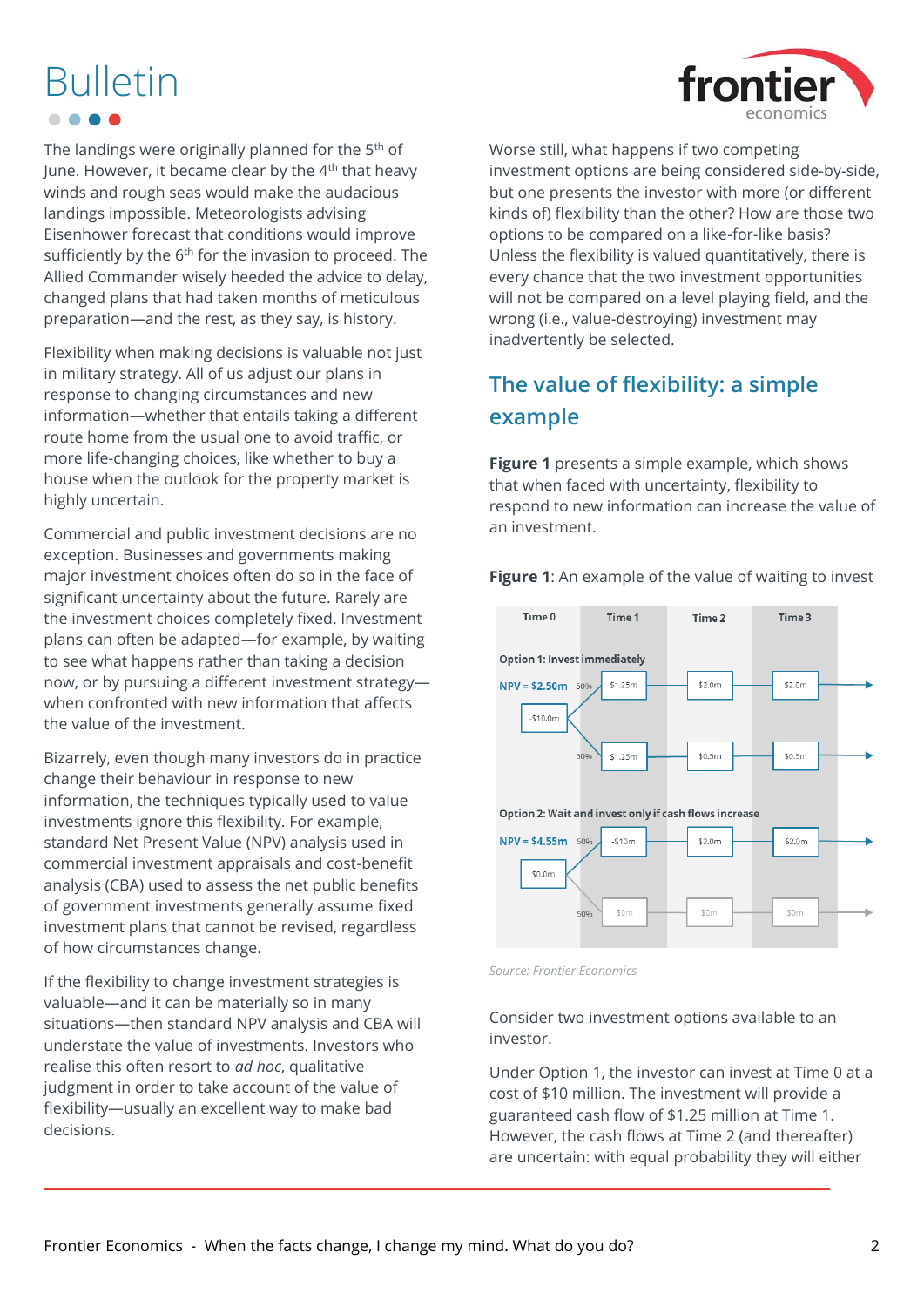

rise to \$2 million, or fall to \$0.5 million. This uncertainty resolves only at Time 1. Under Option 1, this occurs *after* the investment decision has been. If the investor takes Option 1, the expected NPV of the investment (at a constant discount rate of 10%) would be \$2.5 million.<sup>1</sup>

Note that the *expected* NPV represents the *average* outcome, given that there is a 50/50 chance of cash flows from Time 2 onwards increasing or falling significantly. If the investor is unlucky and cash flows drop, then the *actual* NPV of the investment would be -\$6.59 million. The investment would have turned out to be a very bad one.

Under Option 2, the investor could—in recognition of uncertainty about the future—wait until Time 1 and choose to invest only if the cash flow at each point in time increases to \$2 million. This would mean giving up a guaranteed cash flow of \$1.25 million at Time 1. However, in exchange, the investor can avoid an outcome where the cash flow drops significantly and forever to \$0.5 million, producing a loss-making investment. If the investor takes Option 2, the expected NPV of the investment would be \$4.55 million—significantly higher than under Option 1, where the investment would occur immediately regardless of future uncertainty.<sup>2</sup> By selecting Option 2, the worst the investor can do is avoid losses by not investing if the cash flows decline.

The difference in the NPVs under Options 1 and 2, \$2.05 million, represents the economic value of flexibility (the '*option value*') to change the investment strategy in response to new information.

### **Real options analysis**

*Real options analysis* (ROA) is a technique that allows the systematic quantification of the economic value of flexible decision-making. Unlike standard NPV analysis or CBA, ROA recognises that investors can alter the way a project is rolled out as circumstances change and calculates the value of the project under different possible investment strategies rather than a single, fixed strategy.

Examples of flexibility in decision-making that ROA can account for include the options to:

- delay investment until uncertainty is resolved;
- roll the investment out sequentially to see how each stage pans out before progressing to the next;
- change course, expand or downsize as new opportunities and risks crystallise; and
- abandon/exit if conditions turn unfavourable.

ROA has two main advantages over standard NPV analysis and CBA:

- Firstly, ROA can provide a more accurate valuation of potential projects by accounting explicitly for the fact that the investment strategy can be modified in response to changing circumstances. This removes the need to account for the value of flexibility qualitatively and reduces the risk of selecting a suboptimal investment.
- Secondly, ROA allows the identification of the value-maximising investment strategy. This is because ROA involves mapping out all the feasible future pathways for an investment, in response to changing circumstances, and then finds the pathway that would maximise the value of the investment. This value-maximising pathway represents the optimal investment strategy, given the present understanding of how the future might unfold.

### **When is flexibility valuable?**

A key insight from the ROA literature is that the value of flexibility can be particularly large if:

• There is *significant uncertainty* over the future payoffs (e.g., cash flows, social costs/benefits) from the investment. If future outcomes are easy to anticipate, then planning would be straightforward, and there would be little need to modify the investment strategy over time. In this context, uncertainty refers to the variability of possible future outcomes. The larger the range of

 $1 - $10m + \frac{$1.25m}{1 + 10\%} + \frac{50\% \times $2.0m + 50\% \times 0.5m}{10\%}$  $\frac{m+50\% \times 0.5m}{10\%} \times \frac{1}{1+1}$  $\frac{1}{1+10\%}$  = \$2.5m

 $^{2}$  0.5×  $\frac{510m}{1.100}$  $\frac{1+10\%}{1+10\%} + \frac{2.0m}{10\%}$  $\frac{152.0 \text{m}}{10\%}$  ×  $\frac{1}{1+10\%}$  +0.5×\$0=\$4.55m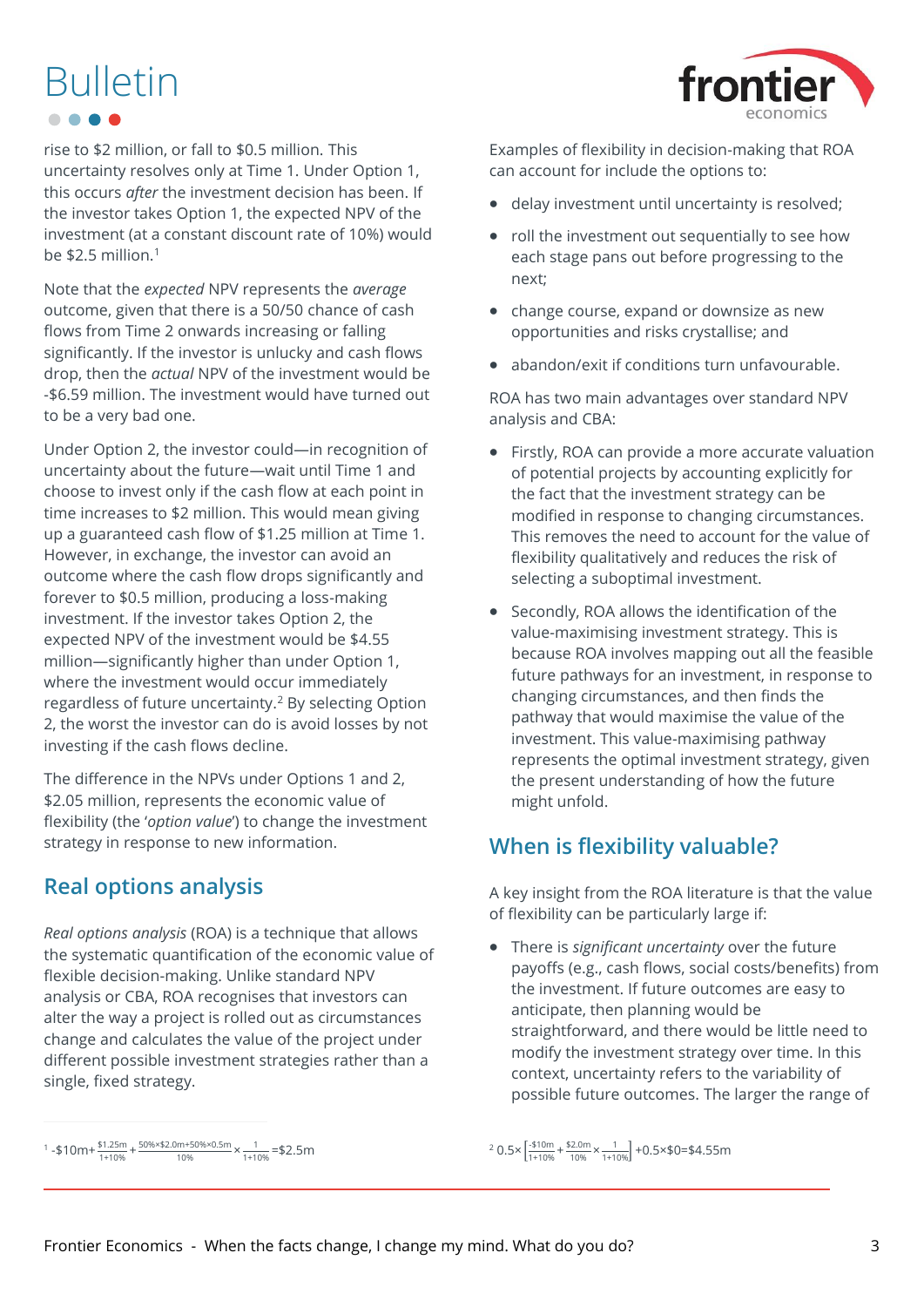possible future outcomes, the greater the uncertainty faced by investors, and the greater will be the value of flexibility.

• The *investment decision is irreversible* (or is very costly to reverse). If investment decisions can be undone easily, then investors could simply withdraw from the investment without incurring a significant loss. However, if the cost of the investment is sunk once made, then investors cannot exit without suffering a loss. Generally, the larger the sunk cost involved, the greater will be the value of flexibility.

This means ROA can be particularly useful when valuing infrastructure investments—such as: roads, rail lines, ports, airports, water networks, desalination plants, water recycling plants, telecommunications networks, mining and exploration assets, gas pipelines, electricity grids and power stations.

This is because infrastructure investments tend to be long-lived (so economic conditions can change materially over the life of such assets), and typically involve billions in sunk costs.

### **The NBN: an application of ROA**

With a forecast peak funding requirement of \$51 billion,<sup>3</sup> the National Broadband Network (NBN) represents the largest infrastructure project ever undertaken in Australia.

Given the size of the project, it is astonishing that the Rudd Labor government, which pledged to deliver the NBN, refused to conduct a CBA to assess its merits. 4 Indeed, the Federal Communications Minister at the time argued that the benefits of the NBN to Australia were self-evident, and that conducting a CBA would be a "waste of time, waste of effort, waste of money."<sup>5</sup>

The most contentious aspect of Labor's NBN plan was a commitment to deliver fibre to the premises to 93%

of the population with broadband speeds of up to 100 megabits per second. The ambitious choice to build fibre to the premises was intended to deliver a network with sufficient capacity to last for generations, but also involved the highest construction costs.<sup>6</sup>

The decision to roll out fibre to the premises was particularly controversial because it was unclear in 2009, when the plan was first announced, that there would be sufficient future demand to justify the broadband speeds and build costs associated with a fibre to the premises network. Whether fibre to the premises would be truly worthwhile depended on what sort of applications would emerge, and how consumers would choose to use broadband services, in future. However, the government of the day pressed on with its plans for a "Rolls-Royce" NBN as though such speeds would definitely be required, regardless of the uncertainty over future demand. No account was taken of the option to delay or to build gradually.

When Labor lost the 2013 general election, the incoming Coalition government commissioned a CBA of the project. That study assessed the net benefits to taxpayers of three options for rolling out the NBN. It concluded that, against the base case scenario of halting the project immediately:

- A rollout using hybrid-fibre coaxial and fibre to the node to 93% of premises, without any government subsidy, would provide the highest incremental net benefit of \$24 billion;
- A multi-technology mix rollout using a combination of fibre to the premises, fibre to the node, hybrid-fibre coaxial, fixed wireless and satellite solutions would deliver incremental net benefits of approximately \$18 billion; and



<sup>3</sup> *NBN Co on track for 2020 completion*, NBN Co press release, 31 August 2018

<sup>4</sup> The government did commission a \$25 million 'implementation study' by McKinsey/KPMG. However, the authors of the report were explicit that they had not undertaken a CBA to assess the economic and social benefits of the NBN.

<sup>5</sup> ARN, *Election 2010 Exclusive: Face-to-face with Senator Stephen Conroy*, 19 August 2010.

 $6$  Labor's initial estimate of the cost of NBN was just \$15 billion. See BBC, *How Australia's A\$49bn internet network came to be ridiculed*, 26 October 2017.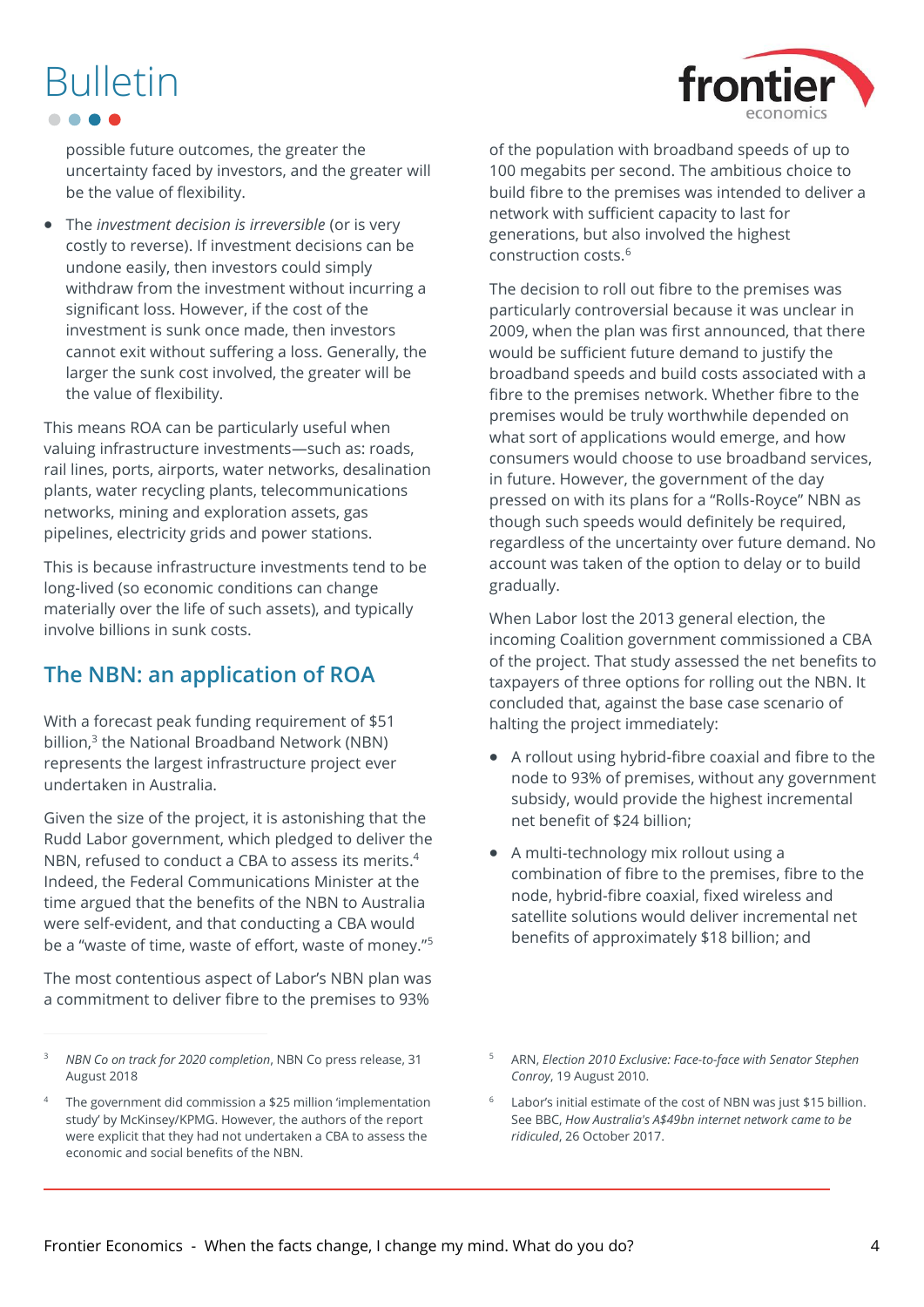## front

# Bulletin

• A fibre to the premises rollout to 93% of premises (per the original Labor plan) would deliver incremental net benefits of less than \$2 billion.

The study suggested that Labor had picked the worst of all rollout options.

A commendable aspect of the CBA—which made it stand out compared to most other government CBAs—was that it made some effort to account for optionality. The CBA recognised that a key uncertainty was the extent of future growth in demand for highspeed broadband. The study concluded that whilst a multi-technology mix rollout would offer slower speeds than a fibre to the premises rollout, it would allow the NBN to be upgraded at a later date, if demand turned out to be higher than anticipated.<sup>7</sup>

The authors of the CBA modelled the net benefits of having the ability to upgrade later if required, under a multi-technology mix rollout, instead of building full fibre to the premises capability upfront. **[Figure 2](#page-4-0)** presents the value of the multi-technology mix rollout over and above the fibre to the premises rollout if:

- the network was never upgraded, even if consumers' willingness to pay for high-speed broadband were to increase over time (the black curve); and
- the network was upgraded in response to growing willingness to pay (the dashed red curve).

<span id="page-4-0"></span>**Figure 2**: Net benefits of multi-technology mix scenario over fibre to the premises scenario with and without upgrade



*Source: Independent cost*‐*benefit analysis of broadband and review of regulation, Volume II, August 2014, p. 89.*

This analysis demonstrated two important things:

- Firstly, once the flexibility to upgrade the network in response to demand growth had been accounted for, the multi-technology mix rollout looked unambiguously better than the fibre to the premises option. Had this flexibility been ignored, a multi-technology mix build would have appeared a worse option than fibre to the premises under a high willingness to pay scenario (i.e., the black curve eventually drops below an NPV of \$0), when in fact it was not.
- Secondly, it is possible to extend standard CBA using ROA to quantify the value of flexibility. The red curve represents the value to be gained from following the most flexible investment strategy. This allows decision-makers to understand in dollar terms what society would be giving up if a less flexible strategy (i.e., a fibre to the premises rollout) were adopted instead, given uncertainty about the future.

 $7$  The incremental costs of an upgrade is itself a point of contention. Some critics argue that the multi-technology mix upgrade path to full fibre to the premises is costly. This would merely reduce the *net* benefits of more flexibility.